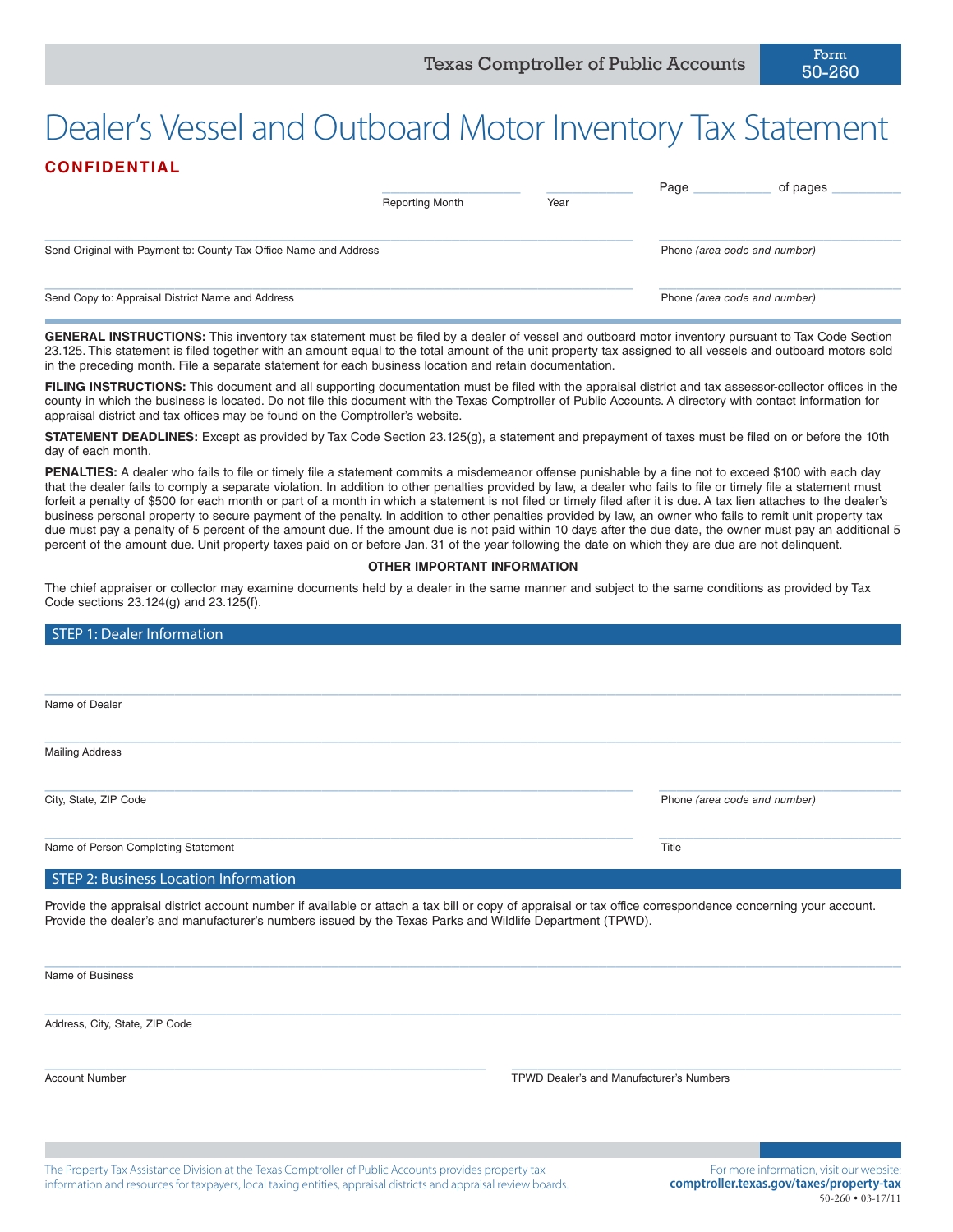## STEP 3: Inventory Information

Provide the following information about each vessel and outboard motor sale during the reporting month. Continue on additional pages if necessary. In lieu of filling out the information in this step, you may attach separate documentation setting forth the information required. All such information must be separately identified in a manner that conforms to the column headers used in the table below. See last page for additional instructions and footnotes.

| Date of<br><b>Model</b><br><b>Make</b><br><b>Identification Number</b><br>Sale<br>Year | Description of Vessel and Outboard Motor Sold |  | <b>Purchaser's Name</b> | Type of<br>Sale <sup>1</sup> | Sales<br>Price <sup>2</sup> | Unit Property<br>Tax <sup>3</sup> |  |
|----------------------------------------------------------------------------------------|-----------------------------------------------|--|-------------------------|------------------------------|-----------------------------|-----------------------------------|--|
|                                                                                        |                                               |  |                         |                              |                             |                                   |  |
|                                                                                        |                                               |  |                         |                              |                             |                                   |  |
|                                                                                        |                                               |  |                         |                              |                             |                                   |  |
|                                                                                        |                                               |  |                         |                              |                             |                                   |  |
|                                                                                        |                                               |  |                         |                              |                             |                                   |  |
|                                                                                        |                                               |  |                         |                              |                             |                                   |  |
|                                                                                        |                                               |  |                         |                              |                             |                                   |  |
|                                                                                        |                                               |  |                         |                              |                             |                                   |  |
|                                                                                        |                                               |  |                         |                              |                             |                                   |  |
|                                                                                        |                                               |  |                         |                              |                             |                                   |  |
|                                                                                        |                                               |  |                         |                              |                             |                                   |  |
|                                                                                        |                                               |  |                         |                              |                             |                                   |  |
|                                                                                        |                                               |  |                         |                              |                             |                                   |  |
|                                                                                        |                                               |  |                         |                              |                             |                                   |  |
|                                                                                        |                                               |  |                         |                              |                             |                                   |  |
|                                                                                        |                                               |  |                         |                              |                             |                                   |  |
|                                                                                        |                                               |  |                         |                              |                             |                                   |  |
|                                                                                        |                                               |  |                         |                              |                             |                                   |  |
|                                                                                        |                                               |  |                         |                              |                             |                                   |  |
|                                                                                        |                                               |  |                         |                              |                             |                                   |  |
|                                                                                        |                                               |  |                         |                              |                             |                                   |  |
|                                                                                        |                                               |  |                         |                              |                             |                                   |  |
|                                                                                        |                                               |  |                         |                              |                             |                                   |  |
| <b>Total Unit Property</b>                                                             |                                               |  |                         |                              |                             |                                   |  |

Tax this month<sup>4</sup>

\_\_\_\_\_\_\_\_\_\_\_\_\_\_\_\_\_\_\_\_\_\_\_\_\_\_\_\_\_\_\_\_\_\_\_\_\_\_\_\_\_\_\_\_\_\_\_\_ Unit Property Tax Factor